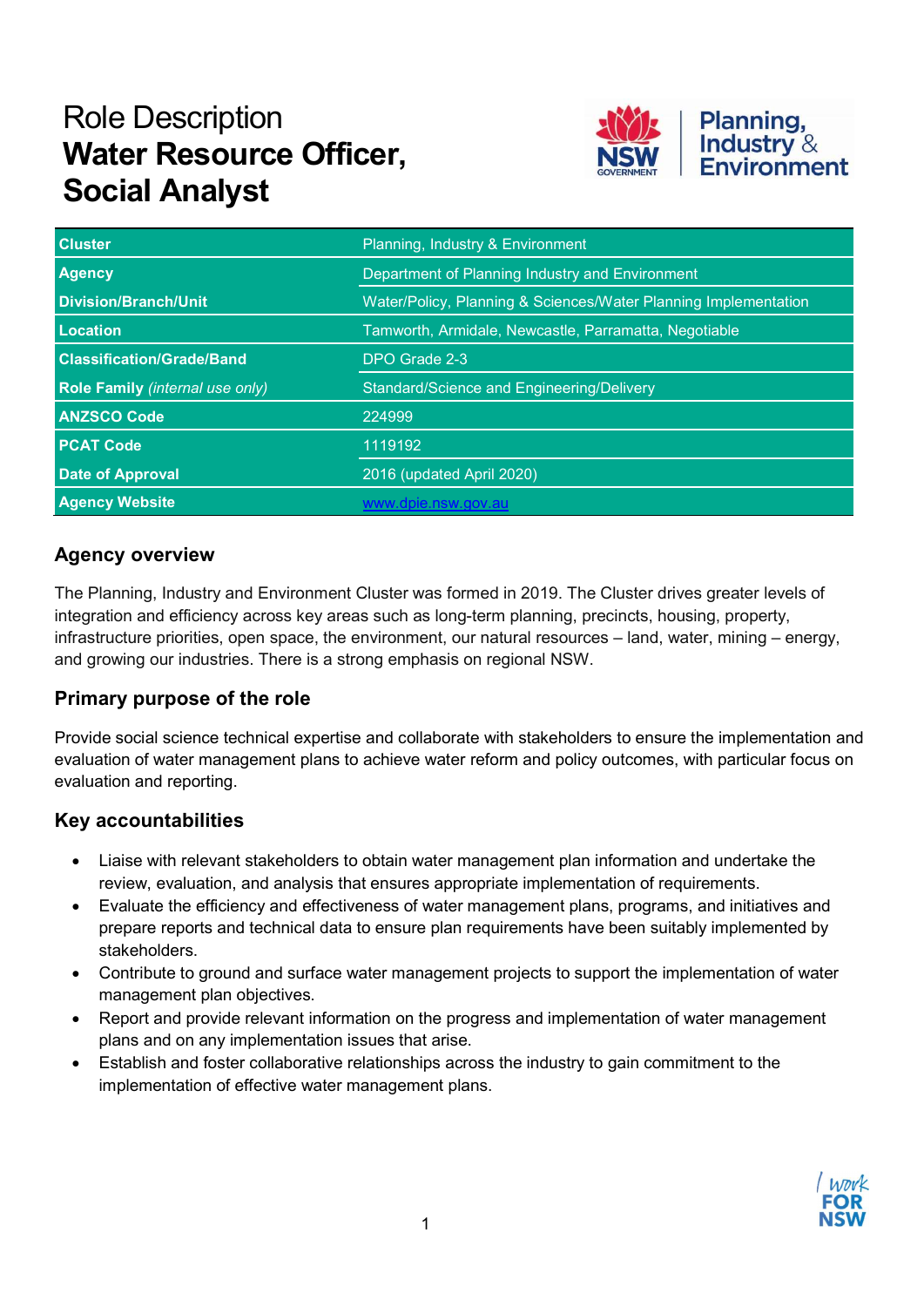### Key challenges

- Collaborating with external providers to maintain the flow of information and engage and report to stakeholders with a range of interests given changing technical, policy and scientific developments.
- Maintaining a good knowledge of the priorities and strategic directions of Government for water reform and planning.

## Key relationships

| <b>Who</b>                                                                          | <b>Why</b>                                                                                                                                                                                                                                                                                                                                                                                                                                                                                                               |
|-------------------------------------------------------------------------------------|--------------------------------------------------------------------------------------------------------------------------------------------------------------------------------------------------------------------------------------------------------------------------------------------------------------------------------------------------------------------------------------------------------------------------------------------------------------------------------------------------------------------------|
| <b>Internal</b>                                                                     |                                                                                                                                                                                                                                                                                                                                                                                                                                                                                                                          |
| Manager, Evaluation and Reporting                                                   | Receive guidance and direction and provide advice on water<br>٠<br>management plans and reporting issues                                                                                                                                                                                                                                                                                                                                                                                                                 |
| Team                                                                                | Share information, contribute to discussions to identify and resolve<br>٠<br><b>issues</b>                                                                                                                                                                                                                                                                                                                                                                                                                               |
| <b>External</b>                                                                     |                                                                                                                                                                                                                                                                                                                                                                                                                                                                                                                          |
| WaterNSW, NRAR, DPIE EES and<br>other government agencies                           | Promote effective interagency liaison regarding water management<br>$\bullet$<br><b>issues</b><br>Provide technical input to water management plan implementation<br>$\bullet$<br>issues<br>Develop and maintain effective working relationships and open<br>$\bullet$<br>channels of communication to facilitate engagement, liaison,<br>consultation and/or participation in the collation of relevant information<br>to support the development and implementation of water<br>management plans and other initiatives |
| Industry stakeholders, community<br>groups and other non-government<br>stakeholders | Manage effective customer relationships and ensure customers have<br>٠<br>a positive experience in relation to their needs                                                                                                                                                                                                                                                                                                                                                                                               |

#### Role dimensions

Decision making

The role:

- Independently plans and sets priorities for work to be completed within agreed work and project plans.
- Recommends changes to work procedures and operating processes and systems.

Reporting line

Manager, Evaluation and Reporting

Direct reports

Nil

|     | <b>Budget/Expenditure</b> |  |
|-----|---------------------------|--|
| ___ |                           |  |

TBA

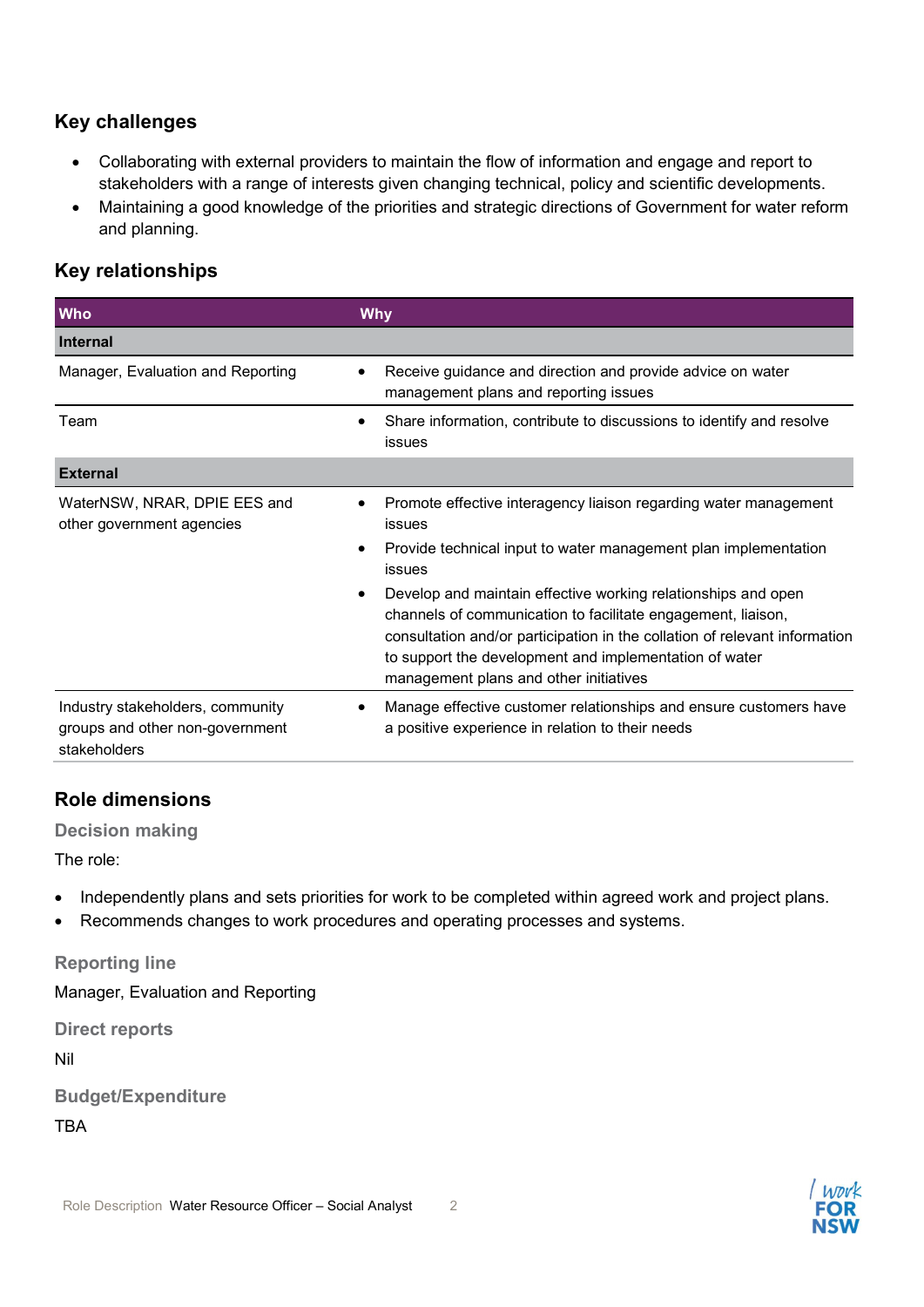#### Essential requirements

 Appropriate degree level qualifications in Social Science, Sociology, Natural Resources, Environmental Science, or a related discipline and /or equivalent experience.

#### Capabilities for the role

The NSW public sector capability framework describes the capabilities (knowledge, skills and abilities) needed to perform a role. There are four main groups of capabilities: personal attributes, relationships, results and business enablers, with a fifth people management group of capabilities for roles with managerial responsibilities. These groups, combined with capabilities drawn from occupation-specific capability sets where relevant, work together to provide an understanding of the capabilities needed for the role.

The capabilities are separated into focus capabilities and complementary capabilities.

#### Focus capabilities

Focus capabilities are the capabilities considered the most important for effective performance of the role. These capabilities will be assessed at recruitment.

The focus capabilities for this role are shown below with a brief explanation of what each capability covers and the indicators describing the types of behaviours expected at each level.

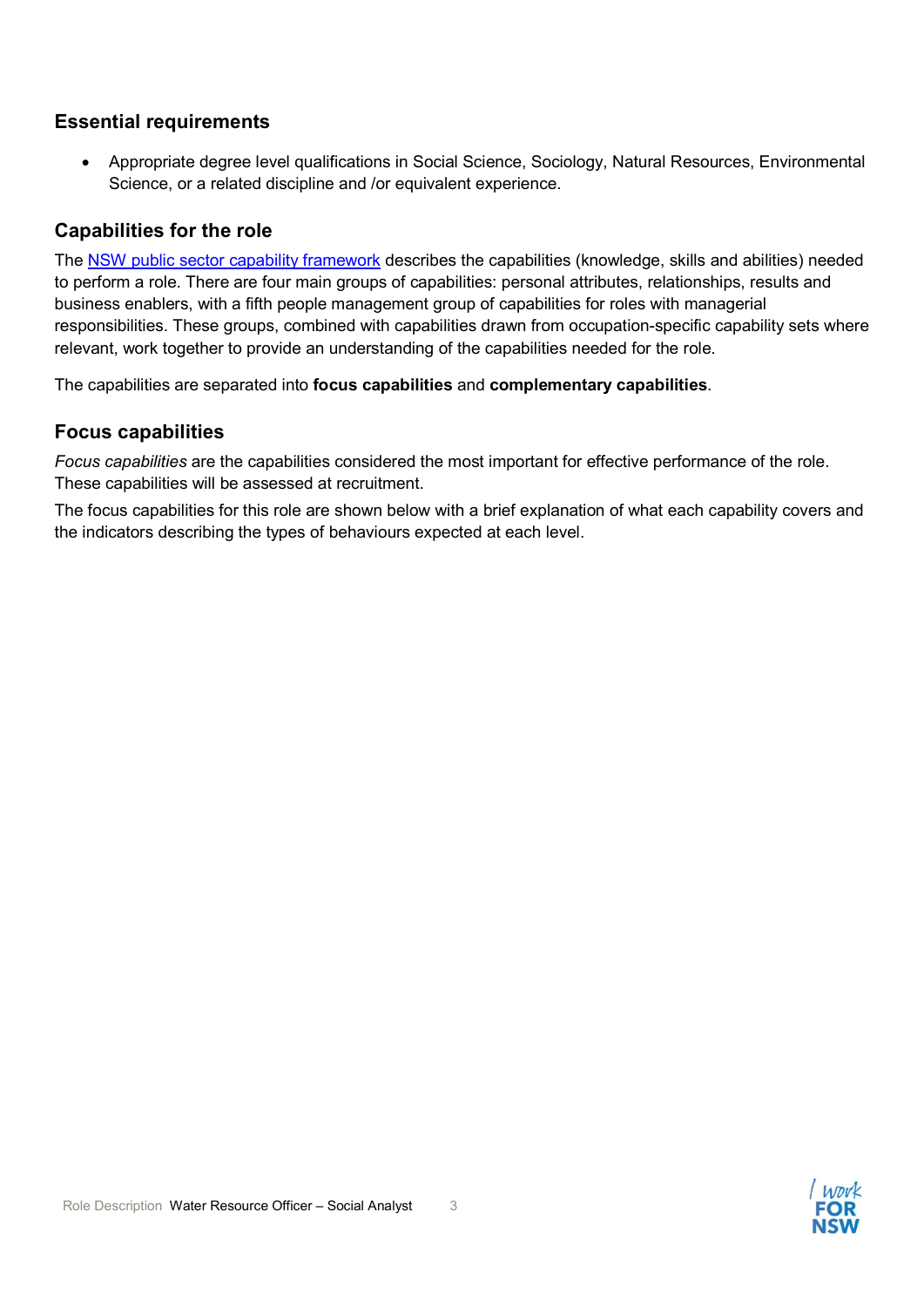|                               | <b>FOCUS CAPABILITIES</b>                                                                                                                       |                                                                                                                                                                                                                                                                                                                                                                                                                                                                                                                                 |              |
|-------------------------------|-------------------------------------------------------------------------------------------------------------------------------------------------|---------------------------------------------------------------------------------------------------------------------------------------------------------------------------------------------------------------------------------------------------------------------------------------------------------------------------------------------------------------------------------------------------------------------------------------------------------------------------------------------------------------------------------|--------------|
| Capability<br>group/sets      | <b>Capability name</b>                                                                                                                          | <b>Behavioural indicators</b>                                                                                                                                                                                                                                                                                                                                                                                                                                                                                                   | Level        |
| Personal<br><b>Attributes</b> | <b>Act with Integrity</b><br>Be ethical and professional, and<br>uphold and promote the public<br>sector values                                 | Represent the organisation in an honest, ethical Intermediate<br>$\bullet$<br>and professional way<br>Support a culture of integrity and professionalism<br>Understand and help others to recognise their<br>obligations to comply with legislation, policies,<br>guidelines and codes of conduct<br>Recognise and report misconduct and illegal and<br>inappropriate behaviour<br>Report and manage apparent conflicts of interest<br>and encourage others to do so                                                            |              |
| Relationships                 | <b>Communicate Effectively</b><br>Communicate clearly, actively<br>listen to others, and respond<br>with understanding and respect              | Tailor communication to diverse audiences<br>Clearly explain complex concepts and<br>٠<br>arguments to individuals and groups<br>Create opportunities for others to be heard, listen<br>attentively and encourage them to express their<br>views<br>Share information across teams and units to<br>enable informed decision making<br>Write fluently in plain English and in a range of<br>styles and formats<br>Use contemporary communication channels to<br>share information, engage and interact with<br>diverse audiences | Adept        |
|                               | <b>Commit to Customer Service</b><br>Provide customer-focused<br>services in line with public sector $\bullet$<br>and organisational objectives | Focus on providing a positive customer<br>experience<br>Support a customer-focused culture in the<br>organisation<br>Demonstrate a thorough knowledge of the<br>services provided and relay this knowledge to<br>customers<br>Identify and respond quickly to customer needs<br>Consider customer service requirements and<br>develop solutions to meet needs<br>Resolve complex customer issues and needs<br>Cooperate across work areas to improve<br>outcomes for customers                                                  | Intermediate |

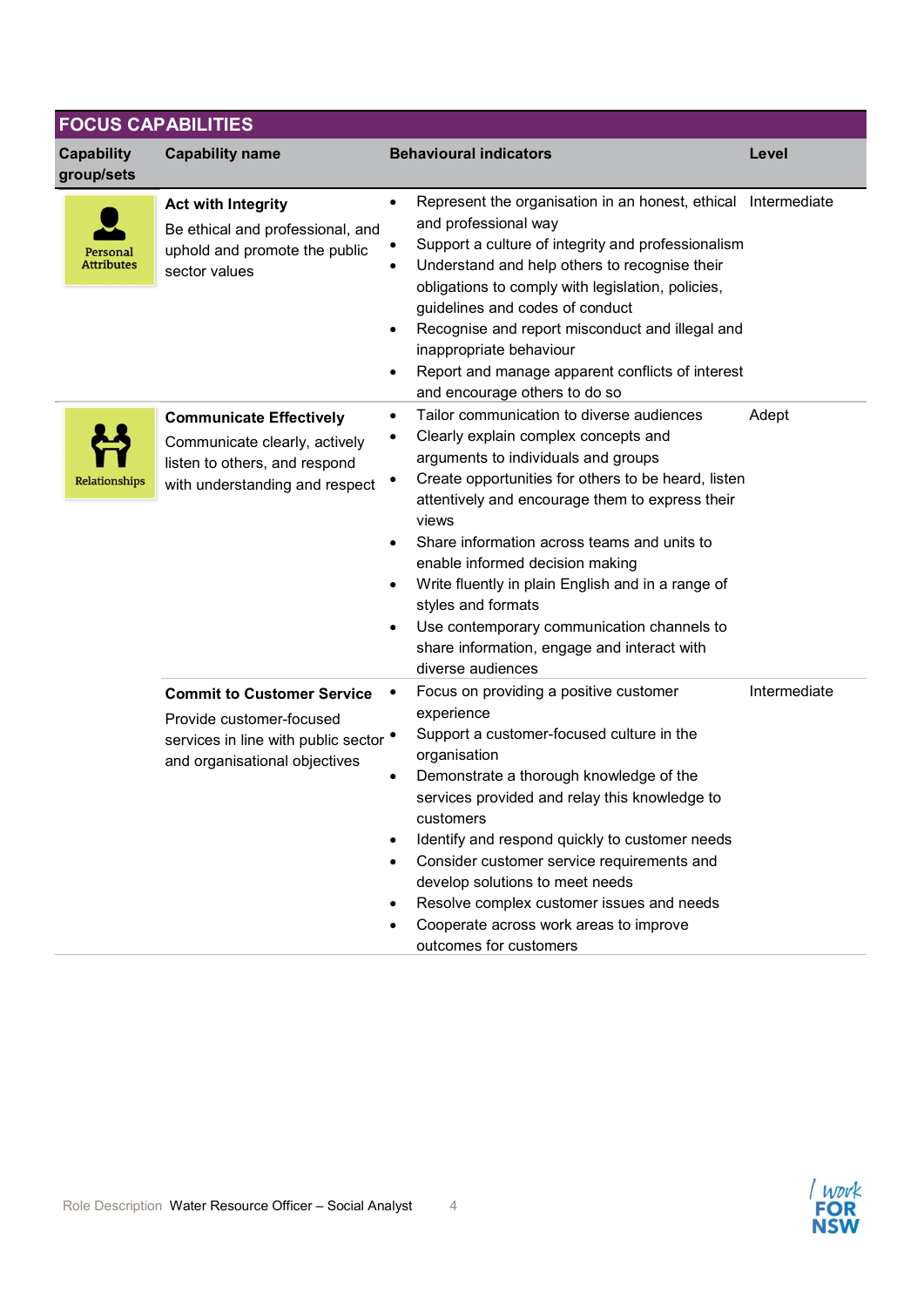| <b>Capability</b>                  | <b>Capability name</b>                                                                                                                    | <b>Behavioural indicators</b>                                                                                                                                                                                                                                                                                                                                                                                                                                                                                                                                                                                                                                                                                                                                                                                               | Level        |
|------------------------------------|-------------------------------------------------------------------------------------------------------------------------------------------|-----------------------------------------------------------------------------------------------------------------------------------------------------------------------------------------------------------------------------------------------------------------------------------------------------------------------------------------------------------------------------------------------------------------------------------------------------------------------------------------------------------------------------------------------------------------------------------------------------------------------------------------------------------------------------------------------------------------------------------------------------------------------------------------------------------------------------|--------------|
| group/sets<br><b>Results</b>       | <b>Think and Solve Problems</b><br>Think, analyse and consider the<br>broader context to develop<br>practical solutions                   | Research and apply critical-thinking techniques<br>$\bullet$<br>in analysing information, identify<br>interrelationships and make recommendations<br>based on relevant evidence<br>Anticipate, identify and address issues and<br>$\bullet$<br>potential problems that may have an impact on<br>organisational objectives and the user<br>experience<br>Apply creative-thinking techniques to generate<br>$\bullet$<br>new ideas and options to address issues and<br>improve the user experience<br>Seek contributions and ideas from people with<br>$\bullet$<br>diverse backgrounds and experience<br>Participate in and contribute to team or unit<br>$\bullet$<br>initiatives to resolve common issues or barriers<br>to effectiveness<br>Identify and share business process<br>improvements to enhance effectiveness | Adept        |
|                                    | <b>Demonstrate Accountability</b><br>Be proactive and responsible for<br>own actions, and adhere to<br>legislation, policy and guidelines | Assess work outcomes and identify and share<br>$\bullet$<br>learnings to inform future actions<br>Ensure that own actions and those of others are<br>focused on achieving organisational outcomes<br>Exercise delegations responsibly<br>Understand and apply high standards of financial<br>٠<br>probity with public monies and other resources<br>Identify and implement safe work practices,<br>$\bullet$<br>taking a systematic risk management approach<br>to ensure own and others' health and safety<br>Conduct and report on quality control audits<br>Identify risks to successfully achieving goals, and<br>٠                                                                                                                                                                                                     | Adept        |
| <b>Business</b><br><b>Enablers</b> | <b>Project Management</b><br>Understand and apply effective<br>planning, coordination and<br>control methods                              | take appropriate steps to mitigate those risks<br>Perform basic research and analysis to inform<br>$\bullet$<br>and support the achievement of project<br>deliverables<br>Contribute to developing project documentation<br>and resource estimates<br>Contribute to reviews of progress, outcomes and<br>٠<br>future improvements<br>Identify and escalate possible variances from<br>project plans                                                                                                                                                                                                                                                                                                                                                                                                                         | Intermediate |